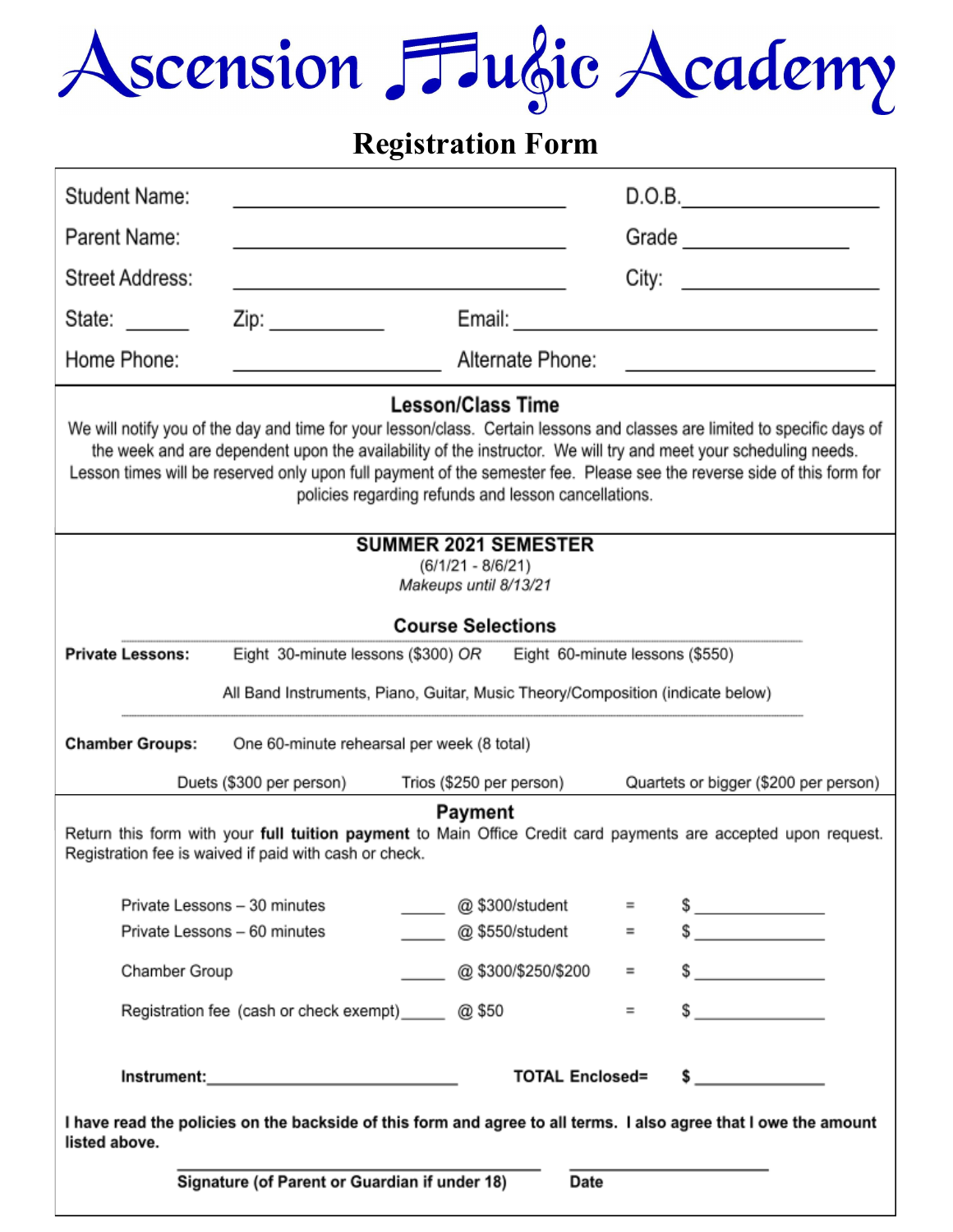### **Please read carefully. These policies will be applied to all registrations**.

The student and parent understand and agree that lessons must run on schedule in order not to interrupt the flow of other lessons scheduled with the same Instructor or in the same room. It is also understood that lessons should be scheduled on a day and time that does not conflict with another activity or obligation. We understand unexpected conflicts or illnesses can arise. Parent and student understand that if a lesson must be missed, all effort should be made to notify the Instructor as soon as possible, preferably at least two weeks in advance. Due to the nature of a group class, **a missed group class or ensemble rehearsal cannot be made up or rescheduled.**

#### **Make up lessons:**

Ascension Music Academy will guarantee **one make-up lesson per semester**. This applies to a single lesson that is cancelled or missed for any reason. A missed lesson will be rescheduled with the Instructor at a time that is convenient for both teacher and student. If more than one lesson must be missed during the semester, every effort will be made on the part of the instructor to accommodate a make-up lesson, however, this cannot be guaranteed. Lessons cancelled with less than 24 hours notice, or skipped entirely, will be considered forfeited and will not be rescheduled. If the Instructor is not present for a scheduled lesson (within at least 5 minutes of the start time) this lesson will be rescheduled if the student/parent so desires.

#### **Additional Policies:**

- 1. Registration is not complete until full payment of tuition is made. A lesson time, or class registration will not be reserved until full payment of semester tuition is received.
- 2. Student, or the Parent/Legal Guardian of a student under 18 years of age, is ultimately responsible for ALL tuition fees.
- 3. There is a \$35 fee for any check returned by your bank.
- 4. Refunds will not be given for missed classes or lessons that are not made up after the first lesson.
- 5. Parents agree not to interfere with his or her child's lessons.
- 6. Parents and student agree to remain courteous at all times and direct concerns or complaints to the Director and not to Instructors, other students, other parents or any other personnel.
- 7. Student and parent understand that Holy Spirit Prep will not be responsible for lost, stolen or damaged personal property.
- 8. All persons on Holy Spirit Prep property must abide by Holy Spirit Prep fire, safety, and legal policies.
- 9. Ascension Music Academy reserves the right to terminate a student's participation for reasons including, but not limited to, poor behavior, theft or vandalism, use of inappropriate language, defiance or disrespect, fighting, or any other behavior or action deemed by the Principal to justify removal.

10. Student, Parent or Legal Guardian gives consent for the student to participate in radio, television, audio, and video recordings, and to be photographed without compensation, for use on the Holy Spirit Prep's website, publications, and other promotional materials. Minors will not be identified on the website.

| Print name |
|------------|
|------------|

#### Signature\_\_\_\_\_\_\_\_\_\_\_\_\_\_\_\_\_\_\_\_\_\_\_\_\_\_\_\_\_\_\_\_\_\_\_\_\_\_\_\_\_\_\_\_\_\_\_\_\_\_\_\_\_\_\_\_\_\_\_\_\_\_\_\_\_\_ date\_\_\_\_\_\_\_\_\_\_\_\_\_\_\_\_\_\_\_\_